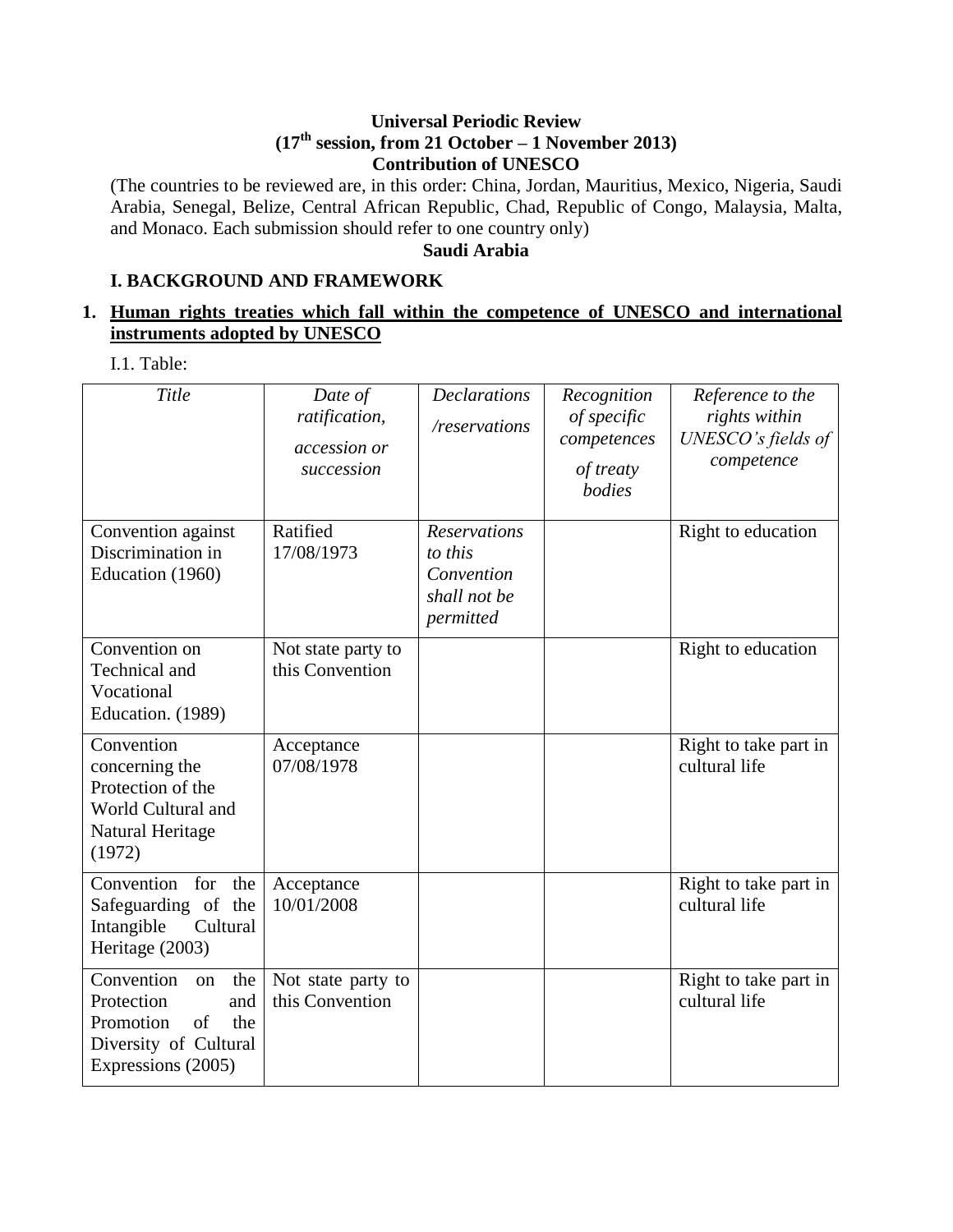# **II. Promotion and protection of human rights on the ground**

#### **1. Right to education**

#### **Normative Framework:**

#### **Constitutional framework:**

2. Article 13 of the Constitution of The Kingdom of Saudi Arabia (the "Basic Law of Governance") adopted on  $1<sup>st</sup>$  January 1993<sup>1</sup>, states that "Education aims at the implantation of the Islamic creed in new generations and the development of their skills so as to enable them to contribute to the building of their society." According to Article 30, "the state provides public education and pledges to combat illiteracy"

#### **Legislative framework:**

l

3. Issuing the by-laws of the Higher Education Council, under the Royal Decree No M/8 of 17 November 1993, has been a significant development in the field of education. These by-laws include sixty articles covering all administrative and regulatory aspects of higher education.

4. In accordance with the Education Policy Document, it is the duty of the State to provide and spread education at all stages within the existing capacity and resources. In 2004, Royal Decree no. 22646/ $R^2$  made primary education compulsory for all children aged 6 to 15.<sup>3</sup> The goal concerning compulsory education is also fulfilled by adopting the following actions: provision of education to every school aged child; balanced distribution of schools in all populated areas; provision of free transportation to both male and female students; financial assistance to students to motivate them to continue their education; provision of free textbooks to students at all stages. Article 233 of the Educational Policy states that all types of education are free at all stages.

5. Eliminating illiteracy: The Kingdom's Adult Education and Literacy Law, promulgated by Royal Decree no M/22 (9 Jumada II 1392 AH), obliges the State to eradicate illiteracy among male and female citizens under the age of 45 without charge. It also obliges all government and private organizations to eradicate illiteracy among employees.<sup>4</sup>

6. Royal Decree no. M/54 (29 Shawwal 1425 AH) was promulgated, amending several articles of the Saudi Nationality Law to affirm the principle of equality between men and women

<sup>&</sup>lt;sup>1</sup> <http://www.unhcr.org/refworld/publisher,NATLEGBOD,,SAU,3ae6b5a44,0.html>

[http://www.shura.gov.sa/wps/wcm/connect/ShuraEn/internet/Laws+and+Regulations/The+Basic+Law+Of+Govern](http://www.shura.gov.sa/wps/wcm/connect/ShuraEn/internet/Laws+and+Regulations/The+Basic+Law+Of+Government/) [ment/](http://www.shura.gov.sa/wps/wcm/connect/ShuraEn/internet/Laws+and+Regulations/The+Basic+Law+Of+Government/)

 $^2$  CEDAW Country report, Saudi Arabia - Combined initial and second periodic reports, 40<sup>th</sup> Session, 2008

 $3$  Report of the Special Rapporteur on violence against women, its causes and consequences, Yakin Ertürk – Addendum, Mission to Saudi Arabia, A/HRC/11/6/Add.3, 14 April 2009. Available online at: [http://www2.ohchr.org/english/bodies/hrcouncil/docs/11session/A.HRC.11.6.Add.3\\_en.pdf](http://www2.ohchr.org/english/bodies/hrcouncil/docs/11session/A.HRC.11.6.Add.3_en.pdf) 

 $^4$  CEDAW Country report, Saudi Arabia - Combined initial and second periodic reports, 40<sup>th</sup> Session, 2008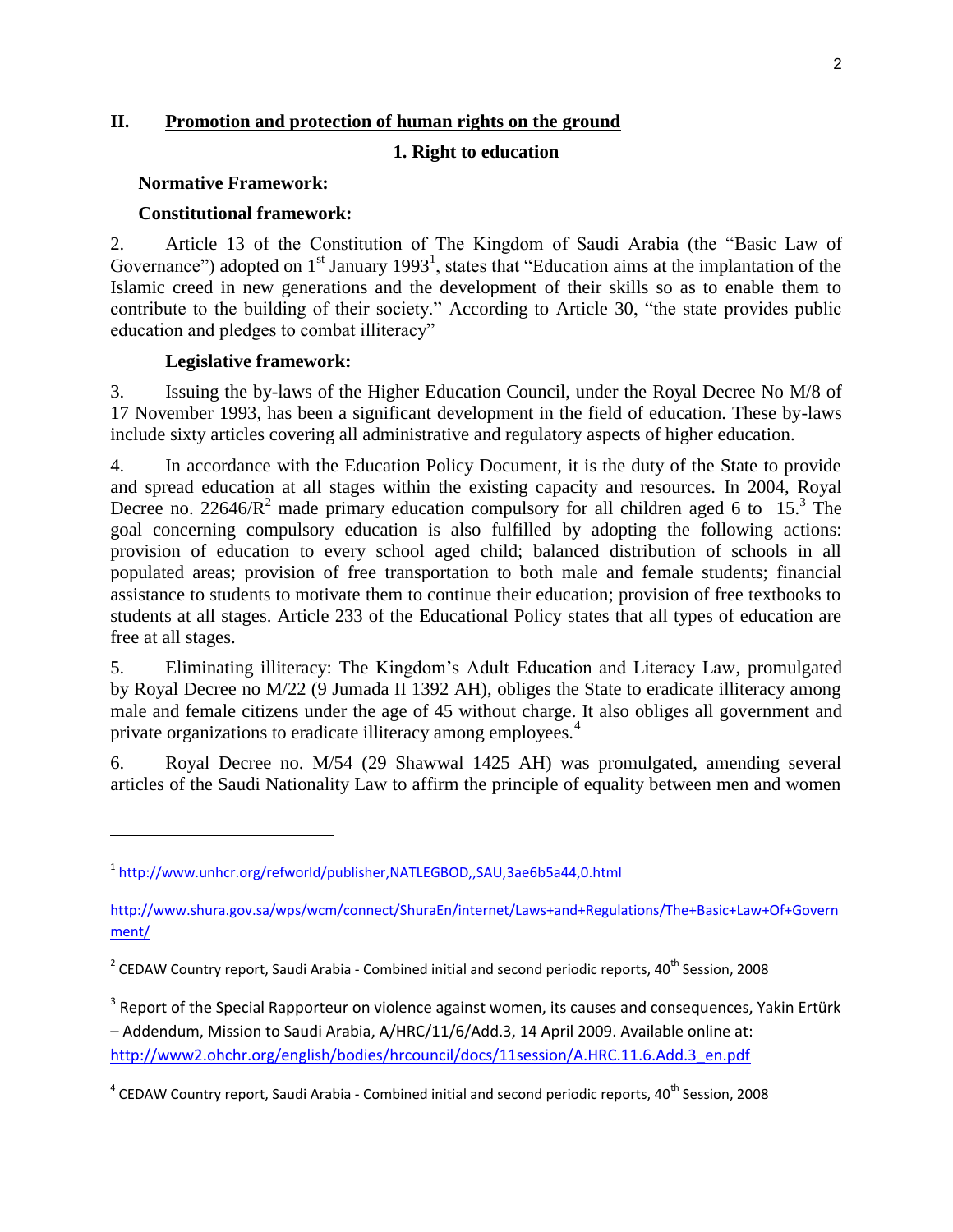in all matters relating to Saudi nationality (to be reviewed with the Ministry of Interior representative). $5$ 

7. Article 149 of the Labour Law (2005) specifies that women "*shall work in all fields suitable to their nature*", in accordance with sharia provisions. Employment opportunities for women are mainly in education and health care. Some professions, in particular the legal and judicial professions, are still beyond the reach of women.  $\delta$  They cannot accept jobs in rural areas if no adult male family member can take responsibility for them. Most workplaces are segregated by gender. Contact with a male supervisor or client is allowed by telephone or fax. Women and men work together in some hospitals, and women now broadcast radio news.

# **Policy measures:**<sup>7</sup>

8. In September 2008, Saudi Arabia joined the launch of Education for All: Class of 2015, a new global initiative. $8<sup>8</sup>$ 

9. Education in the country is under the responsibility of the Ministry of Education, the Ministry of Higher Education, and the General Organization for Technical Education and Vocational Training. There are, however, other authorities that provide their affiliates and children with kindergarten, elementary, intermediate, secondary and adult education.

10. The Ministry of Education tends to delegate all operational and administrative responsibilities to the regional and provincial education bodies. Therefore, the Ministry's headquarters concentrates on the strategic issues, as well as planning and supervising of developmental and promotional activities. This should speed up the process of decision-making and simplify the procedures.<sup>9</sup>

11. The Educational Policy Document, issued by the Council of Ministers Resolution No. 779 of 17 December 1969, has been the basic reference on the fundamental, goals and objectives of education. It is a comprehensive document which emphasizes the right Islamic orientation and provides for extensive scientific and technological developments, with the ultimate objective of promoting human dignity and prosperity. The Educational Policy in the Kingdom of Saudi Arabia provides that education of all types and at all levels shall be free and that the State shall not charge tuition fees (Article 233). Education is financed by the State budget.

l

 $^5$  CEDAW Country report, Saudi Arabia - Combined initial and second periodic reports, 40<sup>th</sup> Session, 2008

 $6$  A/HRC/11/6/Add.3, 14 April 2009. In some firms, women have been working as legal clerks or researchers without interacting with clients or going to court.

 $7$  See A/HRC/11/6/Add.3, 14 April 2009. Op. Cit.

 $^8$  EFA - GMR, 2010

 $9$  World Data on Education, seventh edition, 2010-11, [http://www.ibe.unesco.org/fileadmin/user\\_upload/Publications/WDE/2010/pdf-versions/Saudi\\_Arabia.pdf](http://www.ibe.unesco.org/fileadmin/user_upload/Publications/WDE/2010/pdf-versions/Saudi_Arabia.pdf)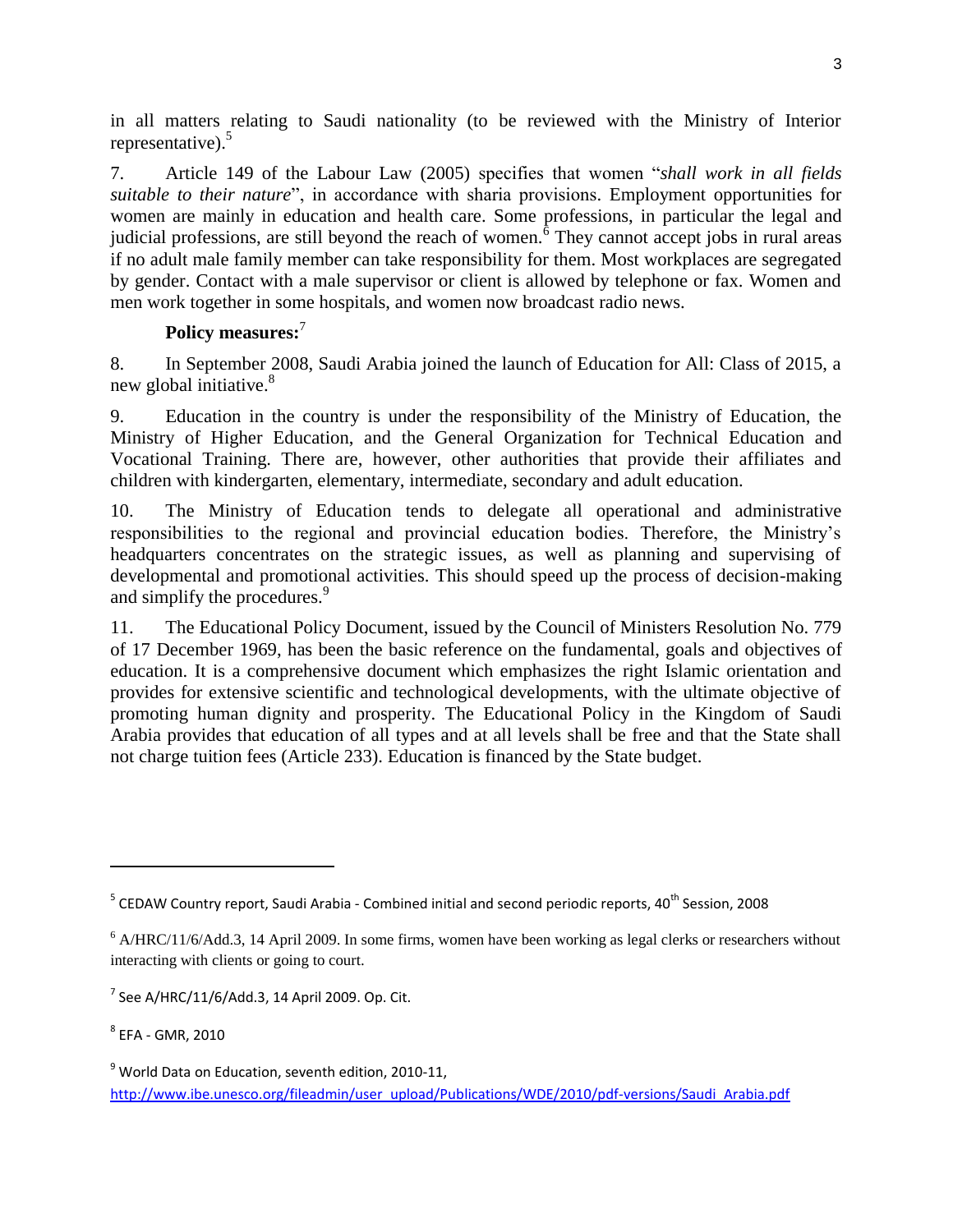12. The Ten-year Strategic Plan  $(2004-2014)^{10}$  of the Ministry of Education was approved by the Minister of Education's Decision No.1581/1/5 dated 17 March 2003. The decision stated that the application of the Plan be effective in the year 2004 to coincide with the State's Eighth Development Plan. Within the framework of this plan, education is considered to be the main source for the formation of the human capital which constitutes the essential element in all aspects of economic development, particularly in the achievement of high development economic rates.

13. The Ninth Development Plan  $2010-2014<sup>11</sup>$  envisages the creation of an integrated and comprehensive education system that will strive to lay out solid pillars for the public, with the help of well trained and highly qualified education professionals who can develop students' capabilities and help them acquire cognitive and innovative skills. Among the main objectives of the Human Resources Development are General Education, Higher Education and Technical and Vocational Training.

Special needs Education

14. Special needs education services have increased and special education programmes were implemented in the country. Progress was achieved in different areas:

- Audio disability category (38 advanced programme for audio disability were inaugurated all over the Kingdom of Saudi Arabia)
- Mental disability category (more than 50 programmes for multi disability students and more than 50 programmes for autism students were open).
- Vision disability category (speech central library with digital IDSEL system were upgraded and developed in the speech library to provide blinded with cultural books and curriculums).
- Education difficulty categories.<sup>12</sup>

# Quality education

15. The Government also engaged itself, through a Royal approval, to implement the King Abdullah bin Abdul Aziz' Project for the Development of General Education. This project represents a landmark and one of the most essential projects of education qualitative development in the History of the Kingdom of Saudi Arabia. An amount of 9 billion riyals has been allocated for the purpose of:

10

 $\overline{\phantom{a}}$ 

11

<sup>12</sup> Saudi Arabia: national report. 48th session of the International Conference on Education, ICE: "Inclusive Education: The Way of the Future", Geneva, 25-28 November 2008,

[http://www.ibe.unesco.org/National\\_Reports/ICE\\_2008/saudiarabia\\_NR08\\_en.pdf](http://www.ibe.unesco.org/National_Reports/ICE_2008/saudiarabia_NR08_en.pdf)

[http://planipolis.iiep.unesco.org/upload/Saudi%20Arabia/Saudi%20Arabia%20Education%20Plan%20English%20su](http://planipolis.iiep.unesco.org/upload/Saudi%20Arabia/Saudi%20Arabia%20Education%20Plan%20English%20summary.pdf) [mmary.pdf](http://planipolis.iiep.unesco.org/upload/Saudi%20Arabia/Saudi%20Arabia%20Education%20Plan%20English%20summary.pdf)

[http://www.mep.gov.sa/inetforms/article/Download.jsp;jsessionid=29799FA84079458472D099637FA5BF50.beta?](http://www.mep.gov.sa/inetforms/article/Download.jsp;jsessionid=29799FA84079458472D099637FA5BF50.beta?Download.ObjectID=205) [Download.ObjectID=205](http://www.mep.gov.sa/inetforms/article/Download.jsp;jsessionid=29799FA84079458472D099637FA5BF50.beta?Download.ObjectID=205)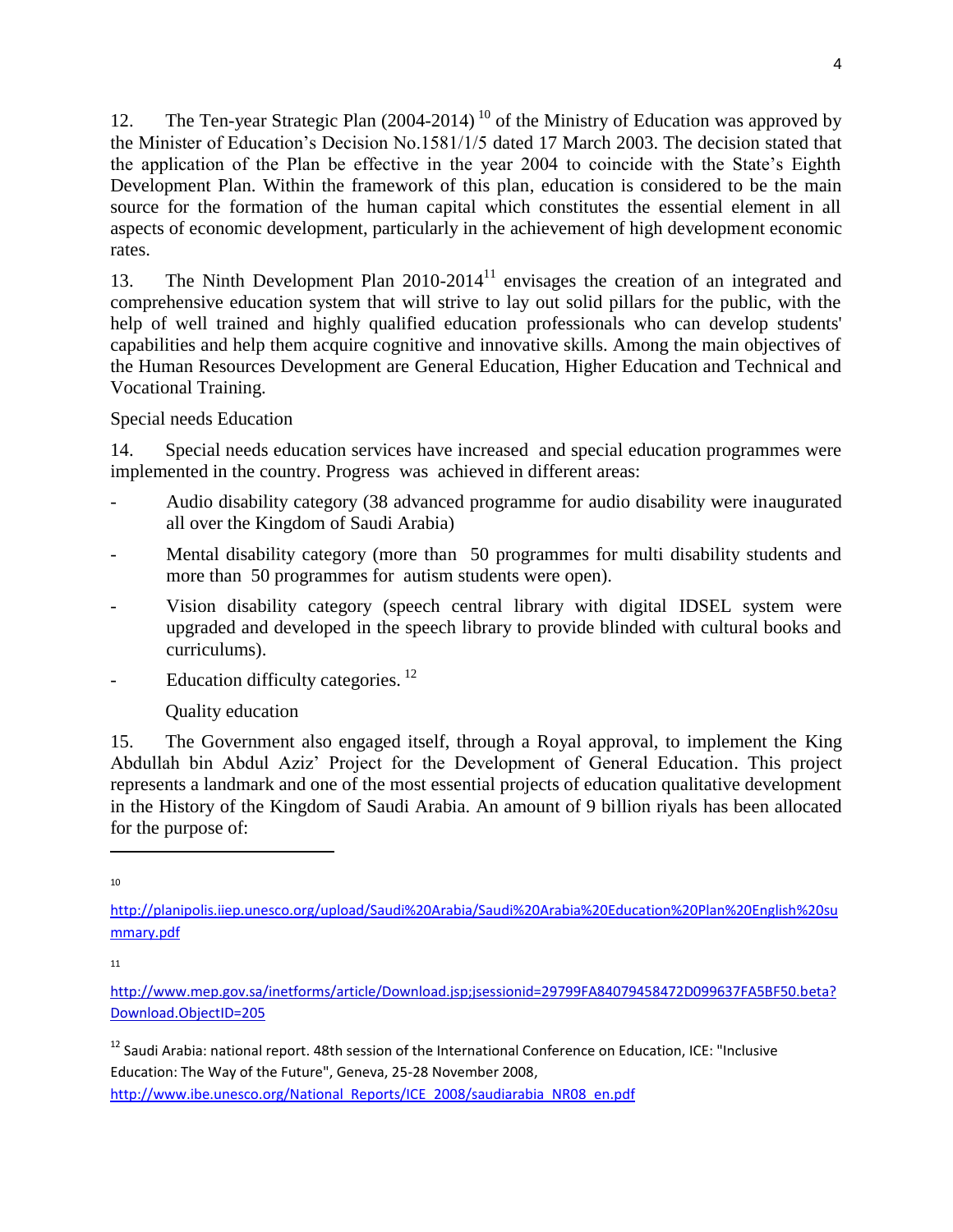16. Developing educational curricula in their broad sense in order to keep pace with modern scientific and technological progress and meet educational, academic, occupational, mental, physical, intellectual and livelihood-related needs.

17. Retraining male and female teachers to perform their educational functions in a manner conducive to achievement of the objectives of the updated educational curricula.

18. Enhancing the educational environment and adapting its curricula for the introduction of digital technology.

19. Developing the inherent capacities, skills, creativity, talents and hobbies of students and satisfying their personal aspirations.<sup>13</sup>

Languages in Education

20. In May 2011, the Ministry of Education started preparing an English language curriculum for fourth graders at all government schools for the start of the next academic year. The curriculum includes the teaching of the English alphabet and numbers, in addition to initial applications and practice books. The initial plan will see two classes per week. The language classes will only be for the fourth graders next year. Grade five will be taught the year afterwards. The ministry will request the Council of Ministers to consider English classes for children below the fourth grade, they said. It has to be noted that private schools have been teaching English to children in all their primary classes – from the first to the sixth grades.<sup>14</sup>

# Gender Equality<sup>15</sup>

l

21. A number of positive developments have taken place affecting the status of women, particularly in access to education, which has resulted in significant improvements in women's literacy rates within a relatively short period of time. Today, women enjoy free and nearly complete access to primary and secondary education. This increase in girls' years of education has had a positive impact on marriage patterns, as shown for instance by an increase in the age of first marriage and a decrease in polygamous practices. <sup>16</sup>

22. However, concerns have been raised that the overall aim of girls' education which was to prepare them for their "roles" as mothers and wives has not changed over the past 40 years. Although stereotypes that were perpetuated in some textbooks have recently been removed,  $17$  at

[http://www.ibe.unesco.org/National\\_Reports/ICE\\_2008/saudiarabia\\_NR08\\_en.pdf](http://www.ibe.unesco.org/National_Reports/ICE_2008/saudiarabia_NR08_en.pdf)

<sup>&</sup>lt;sup>13</sup> Saudi Arabia: national report. 48th session of the International Conference on Education, ICE: "Inclusive Education: The Way of the Future", Geneva, 25-28 November 2008,

<sup>14</sup> <http://www.saudigazette.com.sa/index.cfm?method=home.regcon&contentID=2011050599924> (Access 16/9/11)

<sup>15</sup> [http://www.ei-ie.org/barometer/en/profiles\\_detail.php?country=saudiarabia](http://www.ei-ie.org/barometer/en/profiles_detail.php?country=saudiarabia)

 $16$  A/HRC/11/6/Add.3, 14 April 2009. Available online at: [http://www2.ohchr.org/english/bodies/hrcouncil/docs/11session/A.HRC.11.6.Add.3\\_en.pdf](http://www2.ohchr.org/english/bodies/hrcouncil/docs/11session/A.HRC.11.6.Add.3_en.pdf) See also: 2000 Demographic Survey.

 $17$  Responses to the list of issues (CEDAW/C/SAU/Q/2/Add.1, para. 21)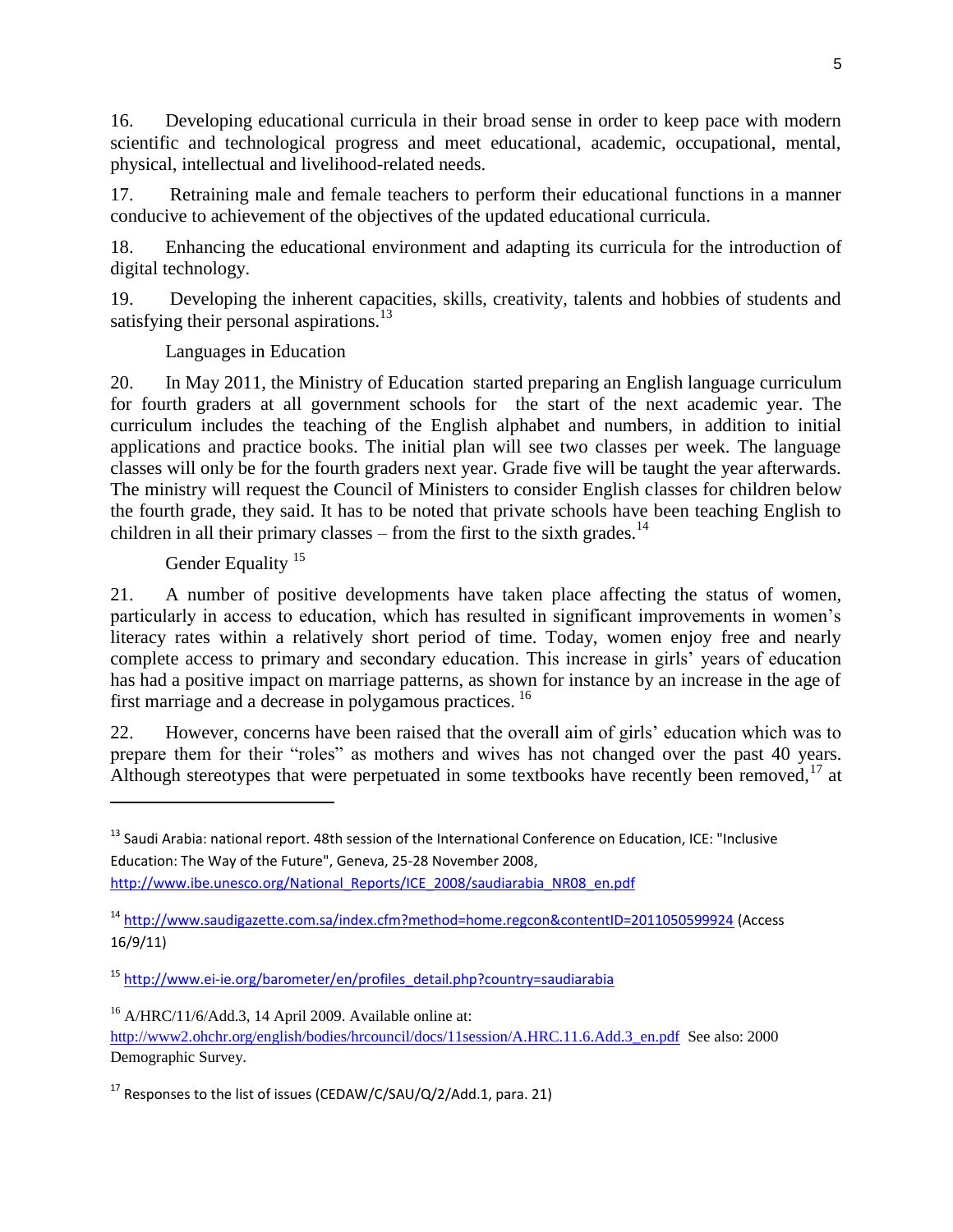secondary and tertiary levels of education, girls specialize in humanities and arts rather than science and engineering courses. They also remain excluded from some fields of study, and sexsegregated education impacts on the quality of education as the allocation of resources and access are said to be unequally distributed.

23. Nonetheless, the achievements in girls' education have been commendable. However, this has not been accompanied by a comparable increase in women's participation in the labour force and they are largely excluded from decision-making processes.

24. Women are subject to greater restrictions than men regarding marriage to non-citizens and to non-Muslims. Men may divorce without cause, but women must show cause. A Muslim woman may keep her children until age 7 for boys and age 9 for girls, but beyond these ages their custody goes to her husband or her deceased husband's family.

25. Women have access to free but segregated education through the university level. More than 58% of university students are women, but there are areas of study that they are not permitted to enter. Men may study overseas. Women doing so should be accompanied by a male relative, but many women now study overseas without a guardian.

26. Women's low participation in the workforce is attributed to the mismatch between educational outputs and employment opportunities, women's lack of freedom of movement and restrictions emanating from the guardianship system.<sup>18</sup>

27. Article 149 of the Labour Law (2005) specifies that women "*shall work in all fields suitable to their nature*", in accordance with sharia provisions. Employment opportunities for women are mainly in education and health care. Some professions, in particular the legal and judicial professions, are still beyond the reach of women.<sup>19</sup> They cannot accept jobs in rural areas if no adult male family member can take responsibility for them. Most workplaces are segregated by gender. Contact with a male supervisor or client is allowed by telephone or fax. Women and men work together in some hospitals, and women now broadcast radio news.

Prison's schools

 $\overline{\phantom{a}}$ 

28. A project in Saudi Arabia aims to activate the prisons schools and eliminate any barriers, which preclude prisoners to continue their study and urge them to complete their suspended study course during prison period. The main objectives are the following:

- enhance the prison school situation and activate its educational role

- eliminate barriers and obstacles that challenge prisoners' study

- create and provide various activities and programmes that lead to prisoners' reformation

- provide prisoners with education and illiteracy control.

<sup>18</sup> A/HRC/11/6/Add.3, 14 April 2009

<sup>&</sup>lt;sup>19</sup> A/HRC/11/6/Add.3, 14 April 2009. In some firms, women have been working as legal clerks or researchers without interacting with clients or going to court.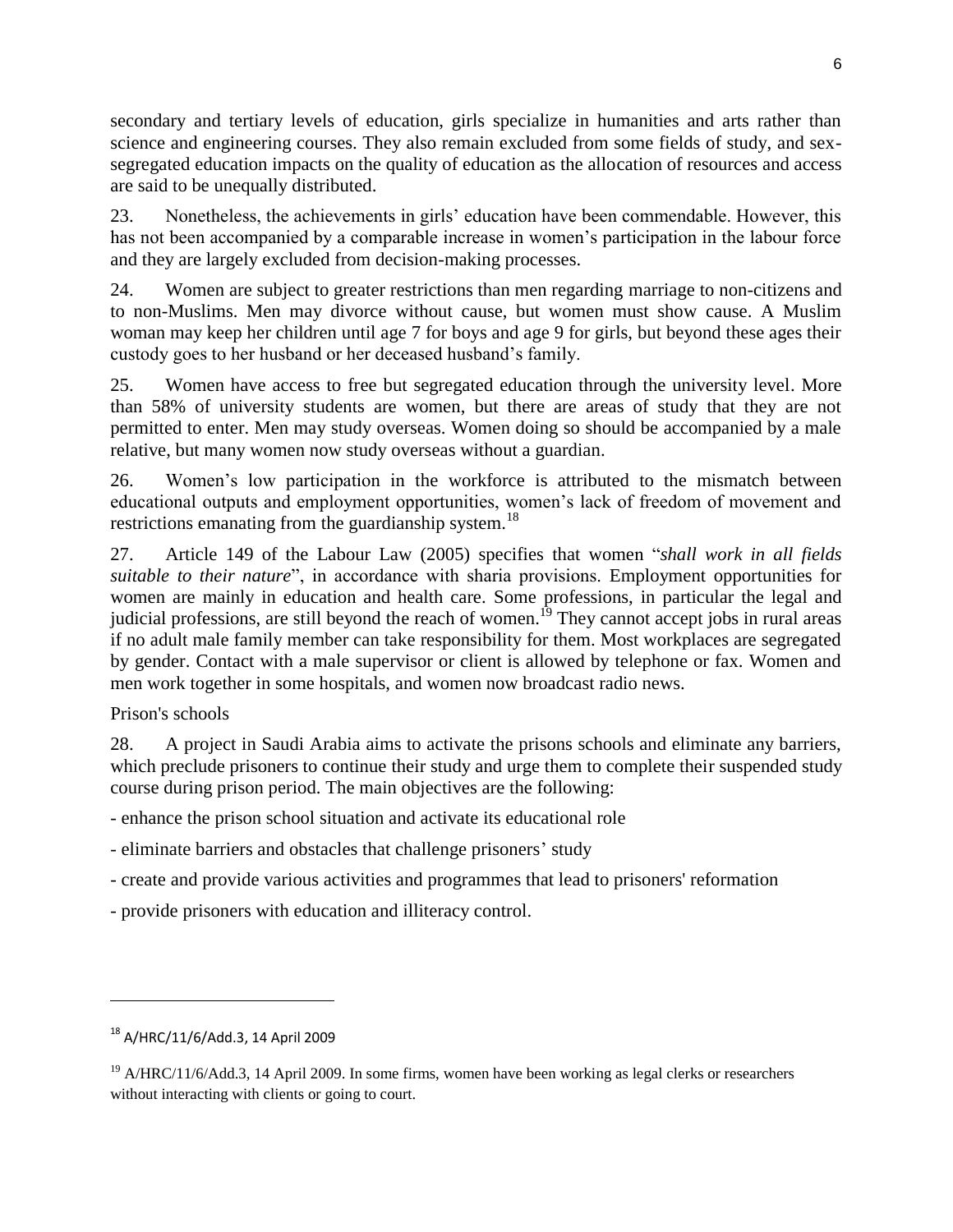29. Prisoner's classes and schools were inaugurated all over the Kingdom of Saudi Arabia prisons.<sup>20</sup>

### **Cooperation:**

30. Saudi Arabia is party to UNESCO's Convention against Discrimination in Education (1960) since 1973 but did not report to UNESCO within the framework of the seventh consultation of Member States on the measures taken for its implementation (covering the period 2000-2005).

31. Saudi Arabia is not party to UNESCO's Convention on Technical and Vocational Education (1989).

32. Saudi Arabia did not report within the framework of the fourth consultation of Member States on the measures taken for the implementation of the UNESCO's Recommendation concerning Education for International Understanding, Co-operation and Peace and Education relating to Human Rights and Fundamental Freedoms (1974**) (**covering the period 2005-2008).

# **Freedom of opinion and expression**

### **Achievements, best practices, challenges and constraints**

#### **Legislative framework**

33. The 1992 Basic Law of Saudi Arabia provides no explicit principle about freedom of expression. The Press and Publication Act 2000 (amended 2011) continues to contain provisions that penalize media outlets with high fines and closure for publishing any materials that damage the reputation of the country's grand mufti, members of the Council of Senior Religious Scholars and government officials.

34. A Freedom of information law has not been introduced in Saudi Arabia.

35. Blasphemy is considered as a criminal offence punishable by death. Websites critical of the government or considered sensitive are often blocked.

#### **Media self-regulation**

36. Media self-regulatory mechanisms are not developed in Saudi Arabia.

# **Safety of journalists**

l

37. UNESCO recorded no killings of journalists in Saudi Arabia from 2008 to 2012. However, according to local, regional, and international organizations, journalists continue to face possibility of prison terms for their work and are subject to high level of censorship.

[http://www.ibe.unesco.org/National\\_Reports/ICE\\_2008/saudiarabia\\_NR08\\_en.pdf](http://www.ibe.unesco.org/National_Reports/ICE_2008/saudiarabia_NR08_en.pdf)

<sup>&</sup>lt;sup>20</sup> Saudi Arabia: national report. 48th session of the International Conference on Education, ICE: "Inclusive Education: The Way of the Future", Geneva, 25-28 November 2008,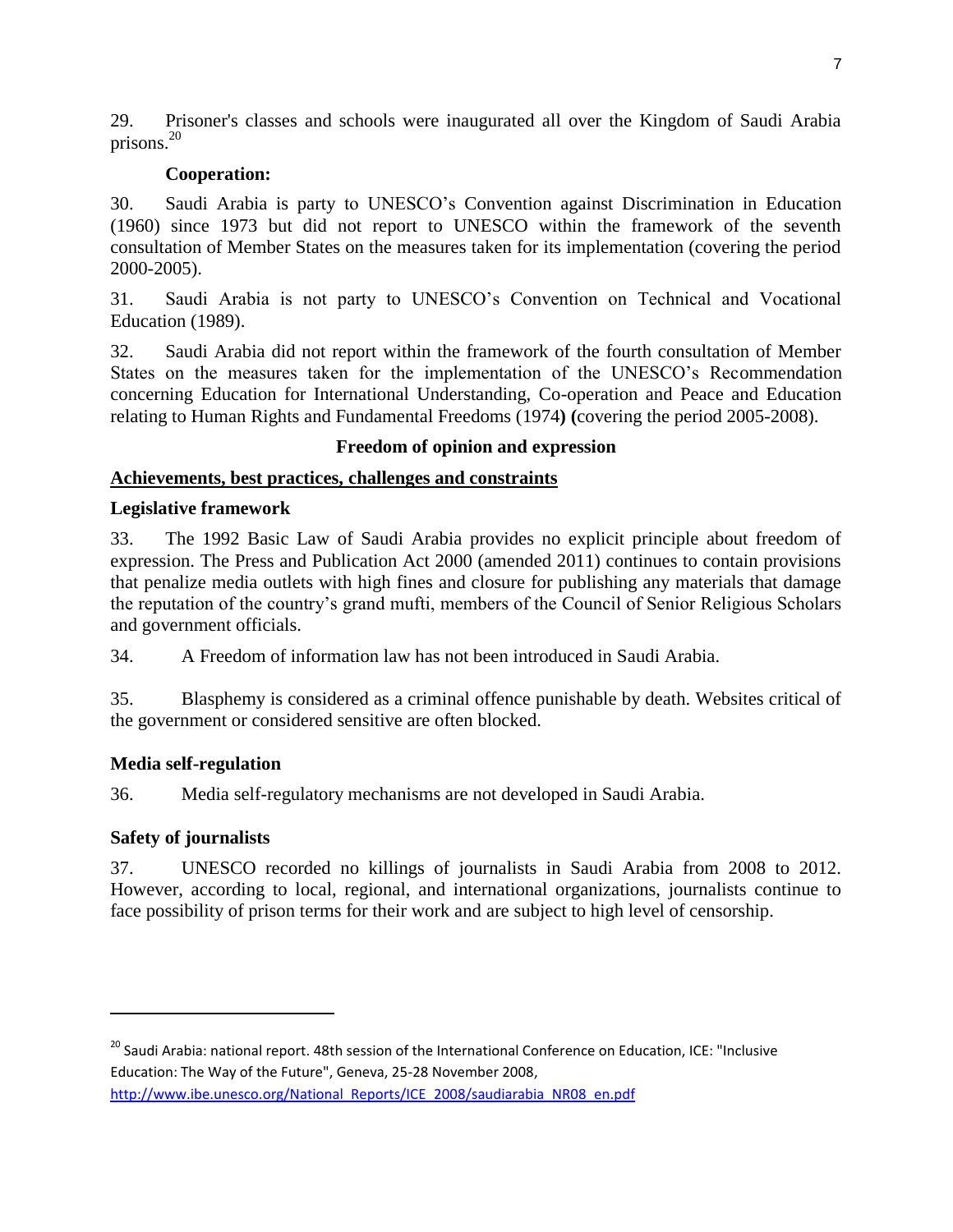### **The right to enjoy the benefits of scientific progress and its applications (REBSP)**

Cooperation: Achievements, best practices, challenges and constraints:

38. The expert from Saudi Arabia is member of the permanent International Bioethics Committee (IBC) of UNESCO, an advisory body concerning the follow-up to the Universal Declaration on Bioethics and Human Rights (2005), and the International Declaration on Human Genetic Data (2003).

39. The Fifth Development Plan (1410-1415 AH: 1990-1995) required the Kingdom's industry in both the public and private sector to concentrate on improving efficiency and competitiveness. In achieving these goals, the application of the latest scientific developments and the most advanced technology clearly had a major role.<sup>21</sup>

40. Established in Riyadh in 1977 (1397 H), [King Abdul Aziz City for Science and](http://www.kacst.edu.sa/)  [Technology](http://www.kacst.edu.sa/) is an independent scientific organization, administratively attached to the Prime Minister (the King). It is run by a higher committee chaired by the King. The Crown Prince and First Deputy Premier deputize for the King. The committee's members are the Second Deputy Premier and a number of ministers and ulema. Its objectives are:

- i) The proposal of a national policy for the advancement of science and technology. It lays down the required strategy to achieve this end.
- ii) The execution of scientific research programs for development in the Kingdom.
- iii) The fostering of the private sector to develop agricultural and industrial research.
- iv) The enhancement of various research programs between the Kingdom and international scientific institutions for the purpose of keeping abreast of scientific advances, whether through scholarships or joint research.
- v) The offering of scholarships and training courses in the field of scientific research. It also awards scholarships to individuals and establishments to conduct applied scientific research.
- vi) The coordination with governmental organs, scientific institutions and research centers in the Kingdom for the purpose of research and data exchange.  $^{22}$

# **Right to take part in cultural life**

*Normative Framework: constitutional and legislative frameworks*

41. The Basic Law of governance provides that the state protects human rights in accordance with the Islamic Shari'ah and safeguards science, literature and culture; it encourages scientific

l

<sup>21</sup> http://www.saudinf.com/main/j48.htm

<sup>22</sup> http://the-saudi.net/saudi-arabia/kacst.htm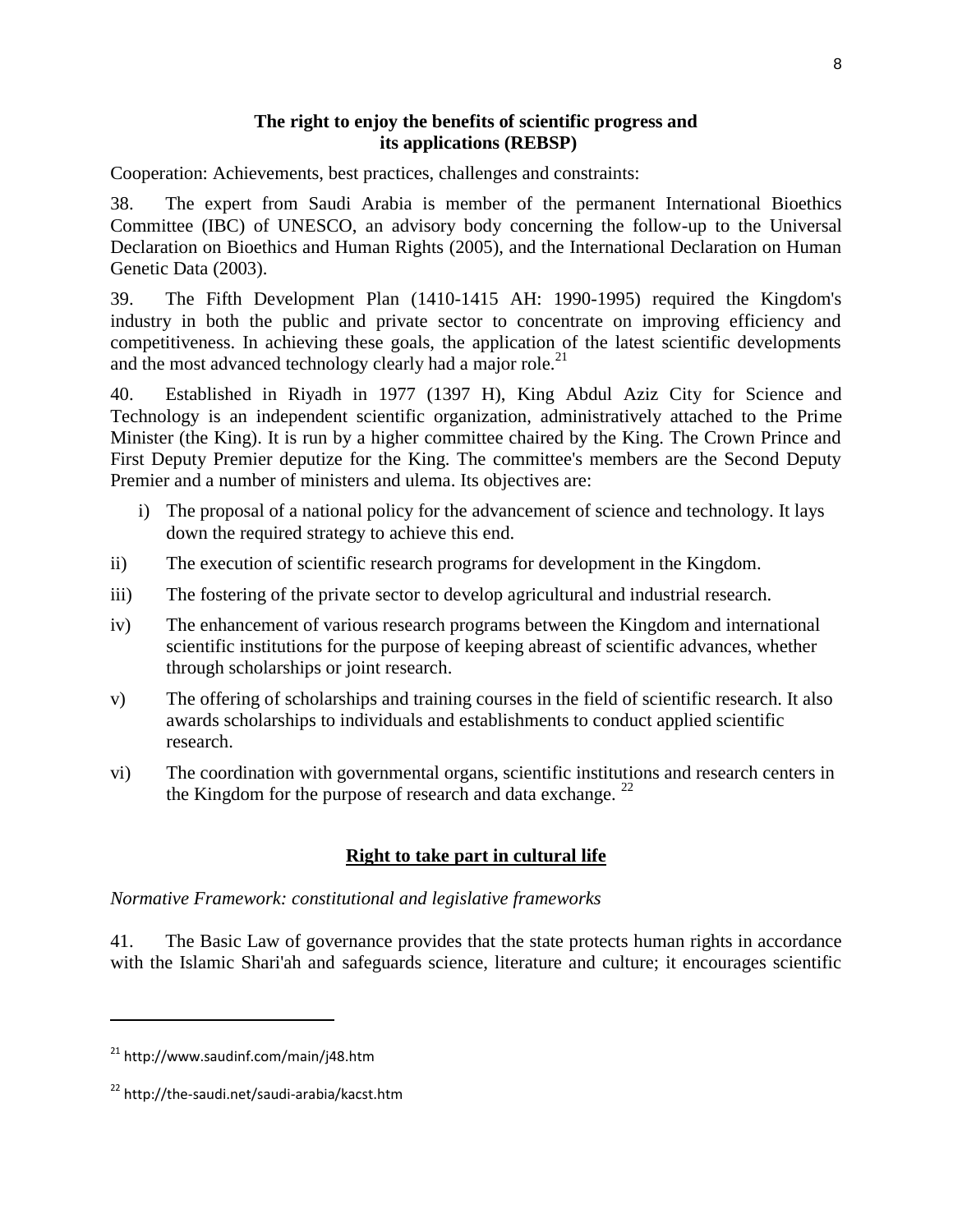research; it protects the Islamic and Arab heritage and contributes toward the Arab, Islamic and human civilization. $^{23}$ 

# *Institutional framework*

42. A variety of institutions have been established throughout the Kingdom to preserve Saudi Arabia's cultural heritage. One of the largest is the Department of Culture at the Ministry of Culture and Information, which sponsors a wide range of cultural programs, including literary and drama clubs, folklore classes, library events, arts and crafts as well as science projects. The Department of Culture regularly sponsors exhibitions, literary readings and symposia at its regional offices as well as its Riyadh headquarters. It also sponsors Saudis to participate in international art and cultural events, including poetry and essay competitions as well as exhibits of calligraphy and artwork. The Saudi Arabian Society for Culture and Arts, founded in 1972, sponsors Saudi artists and provides ways for new talents to develop and display their art. The Department of Museums and Antiquities was established in 1974. Today, there are major museums in each of the Kingdom's 13 provinces, as well many small privately owned ones throughout the country. $^{24}$ 

### *Work with civil society*

43. In Saudi Arabia, although there are hundreds of civil society organizations working in various fields, the vast majority of Saudi NGOs are government-affiliated, and there are few if any independent organizations. Civil society remains underdeveloped, due in large part to a restrictive legal framework, a lack of transparency in NGO operations, and a lack of expertise in establishing effective and sustainable institutions. This environment exists despite Saudi society's cultural and social heritage, and religious laws that call for civic work in various spheres. Recently, Saudi Arabian society has seen an unprecedented increase in demand for civic rights. In response to these demands, the Saudi Ministry of Social Affairs proposed in 2006 a draft *Law on Associations and Foundations.* This law was revised and published by the Shura Council on 31 December 2007. <sup>25</sup>

# **Right to take part in cultural life**

### **Achievements, challenges, best practices and constraints related to the implementation of the right to take part in cultural life**

44. *Normative Framework: constitutional and legislative frameworks:* The Basic Law of governance provides that the state protects human rights in accordance with the Islamic Shari'ah and safeguards science, literature and culture; it encourages scientific research; it protects the Islamic and Arab heritage and contributes toward the Arab, Islamic and human civilization.

 $\overline{\phantom{a}}$ 

<sup>&</sup>lt;sup>23</sup> Fxtracts from

<sup>&</sup>lt;sup>24</sup> Extracts from [http://www.saudiembassy.net/about/country-information/culture\\_art/cultural\\_institutions.aspx;](http://www.saudiembassy.net/about/country-information/culture_art/cultural_institutions.aspx) January 30, 2013.

<sup>&</sup>lt;sup>25</sup> Extracts from [http://www.icnl.org/research/monitor/saudiarabia.html,](http://www.icnl.org/research/monitor/saudiarabia.html) January 30, 2013.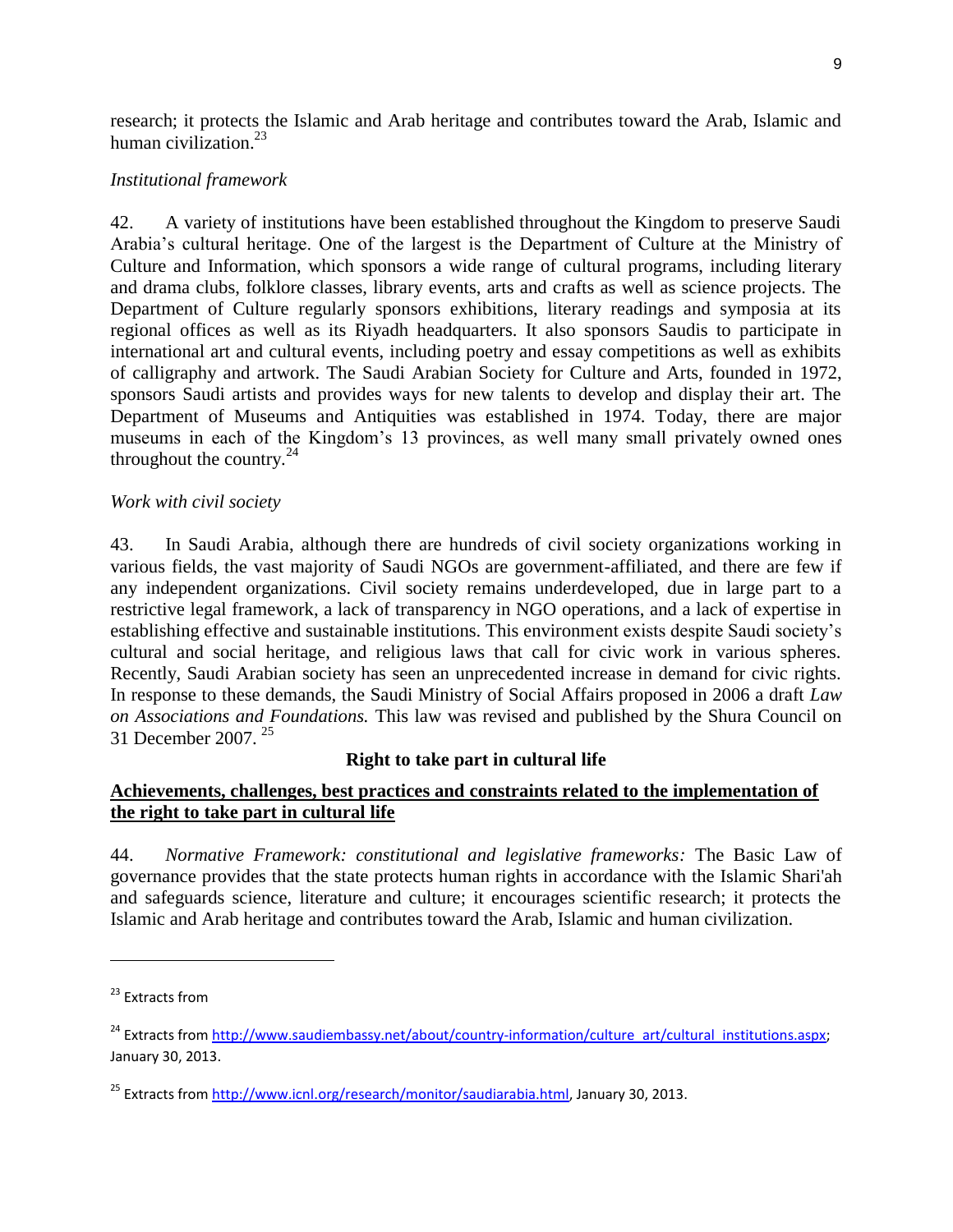45. *Institutional framework:* A variety of institutions have been established throughout the Kingdom to preserve Saudi Arabia's cultural heritage. One of the largest is the Department of Culture at the Ministry of Culture and Information, which sponsors a wide range of cultural programs, including literary and drama clubs, folklore classes, library events, arts and crafts as well as science projects. The Department of Culture regularly sponsors exhibitions, literary readings and symposia at its regional offices as well as its Riyadh headquarters. It also sponsors Saudis to participate in international art and cultural events, including poetry and essay competitions as well as exhibits of calligraphy and artwork. The Saudi Arabian Society for Culture and Arts, founded in 1972, sponsors Saudi artists and provides ways for new talents to develop and display their art. The Department of Museums and Antiquities was established in 1974. Today, there are major museums in each of the Kingdom's 13 provinces, as well many small privately owned ones throughout the country.<sup>26</sup>

46. *Work with civil society:* In Saudi Arabia, although there are hundreds of civil society organizations working in various fields, the vast majority of Saudi NGOs are governmentaffiliated, and there are few if any independent organizations. Civil society remains underdeveloped, due in large part to a restrictive legal framework, a lack of transparency in NGO operations, and a lack of expertise in establishing effective and sustainable institutions. This environment exists despite Saudi society's cultural and social heritage, and religious laws that call for civic work in various spheres. Recently, Saudi Arabian society has seen an unprecedented increase in demand for civic rights. In response to these demands, the Saudi Ministry of Social Affairs proposed in 2006 a draft *Law on Associations and Foundations.* This law was revised and published by the Shura Council on 31 December 2007.<sup>27</sup>

# **III. RECOMMENDATIONS**

 $\overline{\phantom{a}}$ 

#### **Right to education**

47. Saudi Arabia is encouraged to take further legislative measures, prohibiting discrimination in education in accordance with the minimum standards outlined in Article 1, paragraph 1(a-d) in UNESCO's Convention against Discrimination in Education (1960).

48. Saudi Arabia is encouraged to adopt further measures (e.g. special laws) which aim to combat discrimination in education, protect minority groups, and promote gender equality in education, reflecting their international commitment under the Convention against Discrimination in Education.

49. UNESCO has launched the  $8<sup>th</sup>$  Consultation on the measures taken for the implementation of the Convention and Recommendation against Discrimination in Education (covering the period 2006-2011), the results of this Consultation will be submitted to UNESCO's governing bodies at the end of 2013. Saudi Arabia is party to UNESCO's Convention against

<sup>&</sup>lt;sup>26</sup> Extracts from [http://www.saudiembassy.net/about/country-information/culture\\_art/cultural\\_institutions.aspx;](http://www.saudiembassy.net/about/country-information/culture_art/cultural_institutions.aspx) January 30, 2013.

<sup>&</sup>lt;sup>27</sup> Extracts fro[m http://www.icnl.org/research/monitor/saudiarabia.html,](http://www.icnl.org/research/monitor/saudiarabia.html) January 30, 2013.